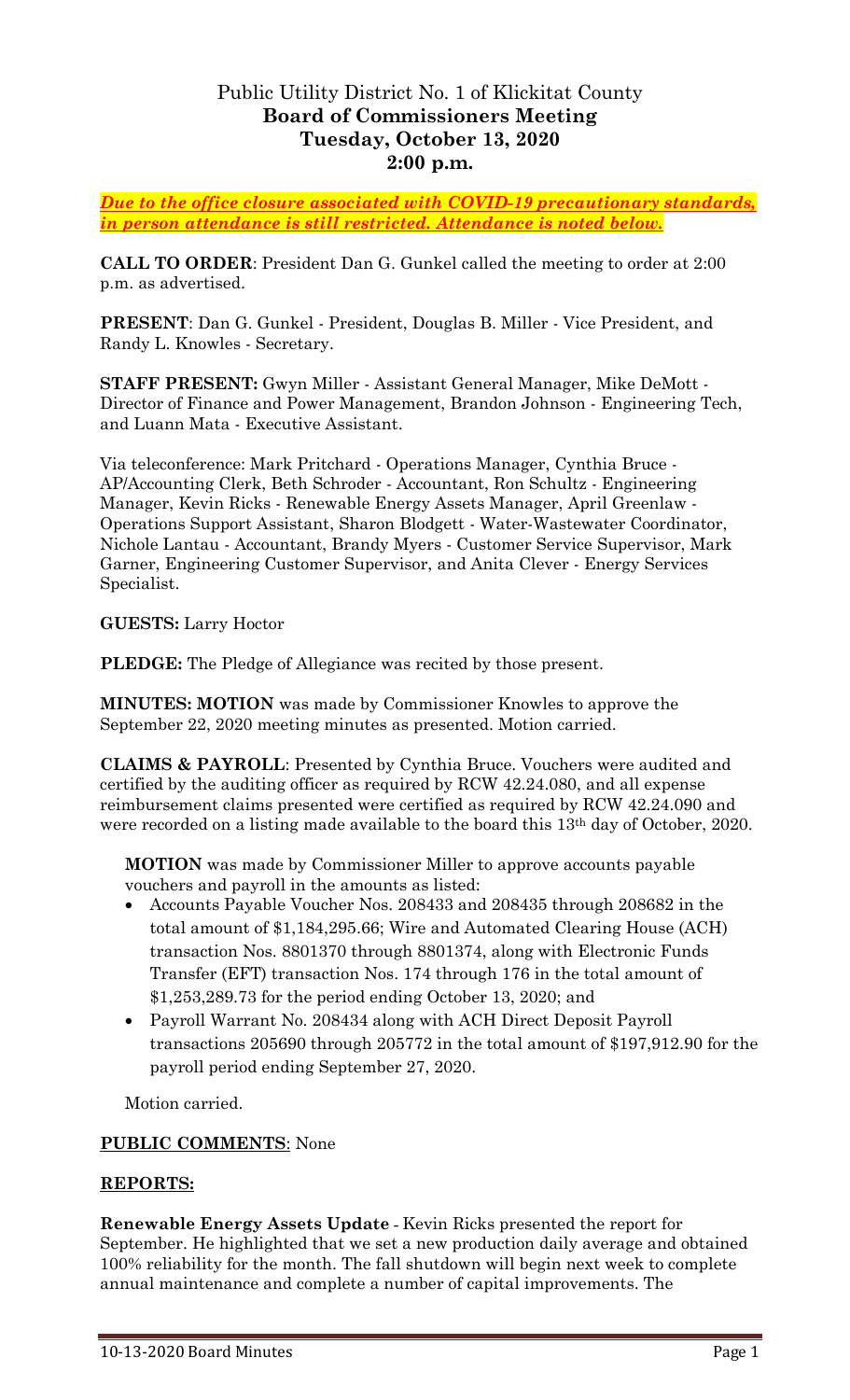commissioners recognized that the production and reliability are trending in a positive direction and recognized the crew's hard work.

**Power and Finance Update -** Mike DeMott presented the report for September. He discussed power pricing trends and stated that he will be looking to utilize financial hedging to lock in December prices to protect budget against unforeseen price spikes from weather impacts.

Mike provided the renewable natural gas sales update. The remaining RNG in storage will be sold by the end of the month. We will accrue this RIN and LCFS related revenue; it is likely the LCFS related payments will not be received until after the beginning of the year. RIN related payments occur within 1-2 months of RIN generation. Our year-end forecast expectations are based upon current RIN/LCFS pricing and known volume.

White Creek reached the Tier 1 production threshold in late September. It is likely 2020 will result in the highest generation seen by the project since commercial operation started. Mike asked for board feedback on evaluating "super peak" options available under the BPA power purchase contract. Under this option KPUD would shape delivery of its non-BPA market purchase into the super peak hours and receive credit offsetting demand charges. While the BPA-related savings are relatively known, the cost of scheduling and power purchases is under investigation. The board asked Mike to consider if we could utilize our current resources versus a market purchase in the future.

**August Financial Report -** Mike DeMott stated that Fitch has reaffirmed our rating during their recent credit review of KPUD. This means that our rating has remained the same but notes that they recognize our improved financial position upon repayment of RNG related debt.

He also reviewed August financial results and year-end forecasts prepared by Accounting. Financial statements were included in the board materials provided. Another item of note was that our customer base has increased by 162 customers compared to the same period last year. The majority of this increase is in the residential customer class. The report was accepted as presented.

**COMMISSIONER DAN GUNKEL -** Commissioner Gunkel did not have a report.

**COMMISSIONER DOUGLAS MILLER -** Commissioner Miller discussed an article in the Yakima Herald Republic regarding an Ecology project decision.

**COMMISSIONER RANDY KNOWLES -** Commissioner Knowles did not have a report.

**ASSISTANT GENERAL MANAGER -** Gwyn Miller presented the current operational update.

- Current COVID-19 Update Gwyn provided the board with highlights of the county COVID status.
	- o Gwyn stated that the Washington state reporting sites have been offline for several months now as they realized that there was inconsistent information being reported. With the inconsistency in reporting, Klickitat County is at a standstill since the Safe Start program relies upon this information. The Utilities Trade Commission (UTC) extended customer related proclamations for Investor Owned Utilities (IOU) until April 30, 2021. This requires waiving disconnects, allowing up to 18 mo. payment arrangements, along with offering and funding COVID programs. The board discussed the financial impacts that similar proclamations from the governor for PUDs could have on our utility and the likelihood the disconnect moratorium could continue through the end of the year.